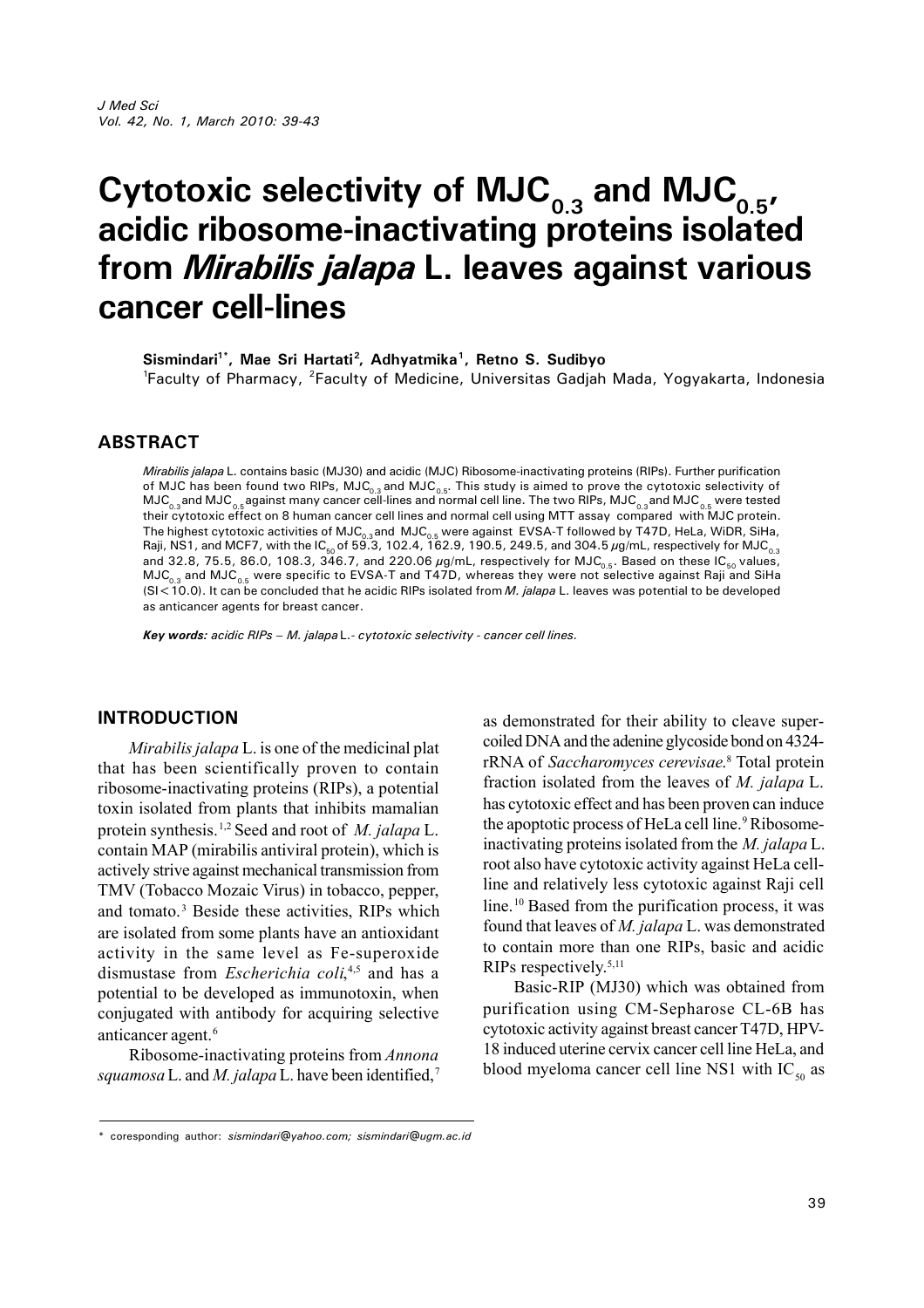0.36, 7.06 and 1.25 mg/mL respectively. This protein was able to induce apoptotic process as demonstrated by the appearance of DNA fragmentation.<sup>12</sup> The unbound fractions which are negatively-charged, called MJC, has been known to cleave super-coiled  $DNA^{11}$  and has more powerfull cytotoxic effects compare to the MJ30.<sup>13</sup> The MJC inhibits carcinogenesis process as shown by its ability in decreasing the expression of oncogen RAS and COX-2 in HeLa cell-line.<sup>5</sup> Further purification step of MJC has been developed and gaining two acidic RIPs,  $MJC_{0.3}$  and  $MJC_{0.5}$ .<sup>5</sup> However, the cytotoxic activity of these two acidic RIPs against cancer cell-lines has not been studied.

## **MATERIALS AND METHODS**

#### **Chemicals**

Medium of RPMI 1640 (Sigma), DMEM (Sigma), M199 (Sigma), sodium bicarbonat (Sigma), and HEPES (Sigma), Fetal Bovine Serum (FBS)  $0.5\%$  v/v and  $10\%$  v/v (Gibco), penicillinstreptomycin  $1\%$  (v/v) (Gibco), and fungison 0.5% (v/v) (Gibco), sodium phosphat 5mM pH 6.5, sterile aquadest, trypsin 0.5%, Phosphat Buffer Saline solution, ethanol 70%, and MTT reagent 5 mg/mL were used in the study. The remaining chemicals were high purified grade (pro analysis) from Merck.

#### **Cell Lines**

Three kinds of cell lines (MCF7, EVSA-T, and WiDR) were gained from Erasmus Medical Center Netherlands, which were recultured by the Integrated Research and Testing Laboratory (IRTL), Universitas Gadjah Mada Yogyakarta. Other cell lines were the collections of the IRTL Universitas Gadjah Mada Yogyakarta. Cell lines were cultured from the stock which was stored at -60 $\degree$ C and freshly used post-culture. Cells were routinely maintained in their appropriate media supplemented with 10% FBS in 37 °C and 5%  $CO_2$  incubation.

## **MJC Proteins Preparation**

 $MIC_{0.3}$  and  $MIC_{0.5}$  were prepared from fresh *M. jalapa* L. leaves using 5mM phosphate buffer pH 7.2 containing 0.14 M NaCl and precipitated using aceton. Total protein was then purified using CM-Sepharose CL-6B resins. Followed by DEAE-

sepharose resins coloum for the unbound fraction. Two different active protein fraction  $(MJC_{0.3})$  and  $MIC<sub>0.5</sub>$ ) were obtained from the purification processes.<sup>5</sup>

#### **Cytotoxicity Studies**

The study were started by preparing the appropriate media for each cell line and the  $2x10<sup>4</sup>$ cell/100µL was grown in the 96 well plates. These cells were then treated by a serial concentration of MJC's. The citotoxicity tests were performed by MTT (3-[4,5-dimethylthiazol-2-yl]-2,5-diphenyl tetrazolium bromide)-assay method. The formed formazans formed can not penetrate the life cell's membrane and accumulated in the live cells. This intracellular formazan can be dissolved with detergent, in this experiments we used sodium dodecyl sulphate (SDS). The intensity of the colour which appeared then can be measured with 96-well plate scanning spectrophotometer, where the percent of the colour intensity of the chambers treated over the control represents the amount of the live cells left by treatment over the cells before treatment, otherwise the percent of cells inactivated because of the treatment of the sample then can be assayed.

Value of  $IC_{50}$  was determined by regression correlation method, using protein concentration as the independent variable and percentage of inhibition as the dependent variable. Then using the regression equation, the  $IC_{50}$  value can be found as the concentration by putting 50% value as the y value at the regression. Value of p as the degree of significance was analyzed using SPSS statistical program version 16.0 on 95% confidence-interval.

# **RESULT AND DISCUSSION**

Tested MJC, MJC<sub>0.3</sub>, and MJC<sub>0.5</sub> proteins on the ability of cleaving supercoiled double stranded DNA indicated that the protein isolates were able to cleave double stranded pUC18 into nick-circular form as indicated in FIGURE 1. This result supported the previous study which using the crude extract.<sup>8</sup> Since the cleavage of supercoiled DNA is one of the characteristic of RIPs besides their Nglycosidase activity,13-15 hence it was strongly suggest that these protein had RIPs activity.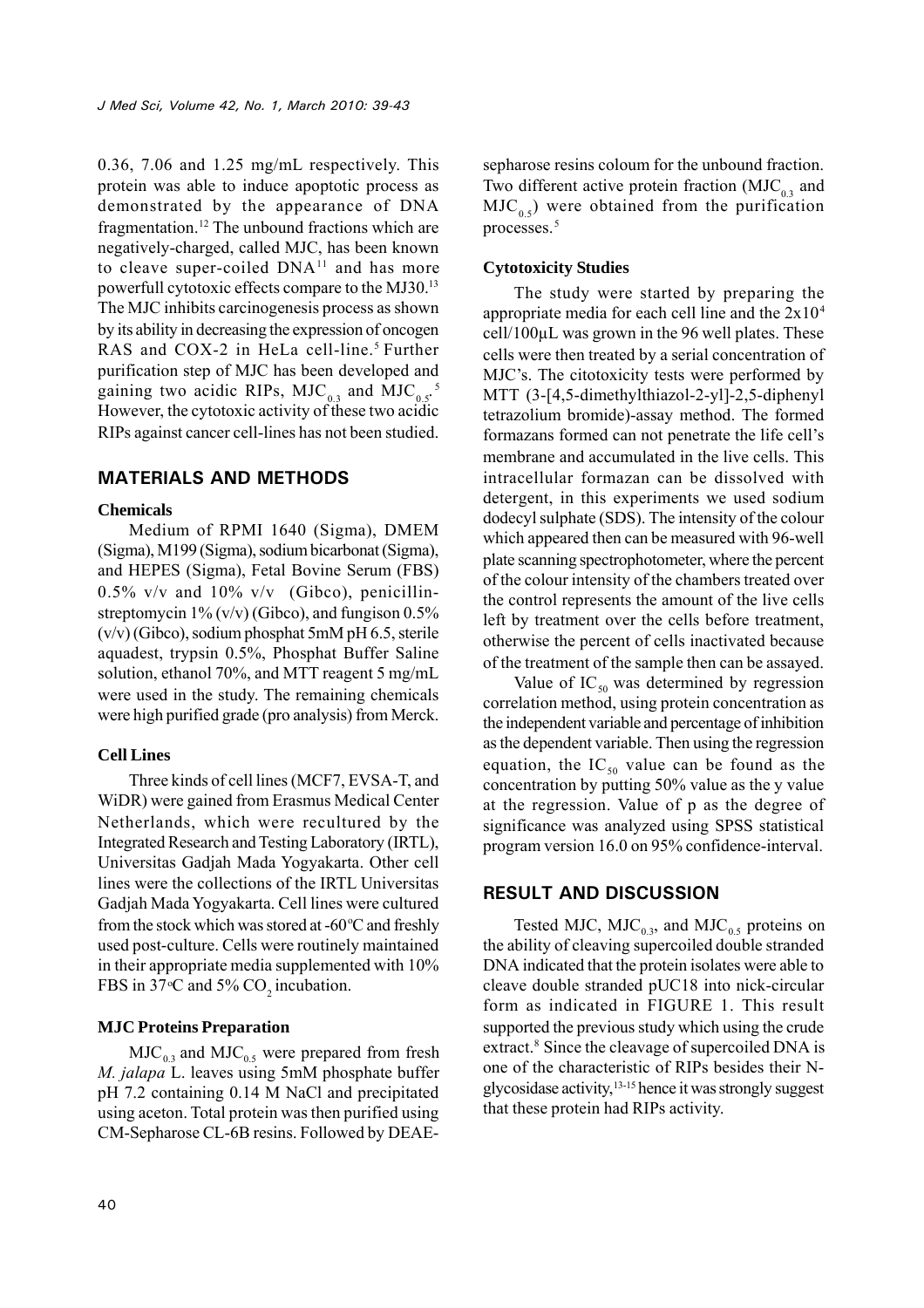*Sismindariet al, Cytotoxic selectivity of MJC0.3 and MJC0.5, acidic ribosome-inactivating proteins isolated from Mirabilis jalapa L. leaves against various cancer cell-lines*



FIGURE 1. MJs cleavage activity study, shows that there were cleavage activities as the forming of linear and nick circular structure of the DNA

These  $MIC_{0.3}$  and  $MIC_{0.5}$  proteins demonstrated cytotoxic activity against EVSA-T, T47D and MCF7 (breast cancer cell-lines), WiDR (colon cancer celllines), SiHa and HeLa (uterine cervix cancer cell-lines induced by HPV-16 and HPV-18 respectively), Raji (naso-pharynx cancer cell-lines), NS1 (myeloma cancer cell-lines), but not on normal Vero cell-lines.

The induction of the cells death was characterized by the changing of the cells viability that was quantified by the intensity of the color formed by the formazans deposition. On the treated cancer cell-lines, the percentage of the cell death was higher compared to the untreated cells. The higher addition of protein samples, the higher the cancer cells death. For normal Vero cells, there were no differences on the cells viability between untreated and treated cells in the low concentration, however cytotoxicity was observed in very high concentrations.

Interestingly, these proteins showed different level of cytotoxicity in between cancer cell-lines. From the data TABLE 1,  $MIC_{0.3}$  and  $MIC_{0.5}$  gave best activities for EVSA-T as 32.8 µg/mL and 59.3  $\mu$ g/mL respectively. Unfortunately, the exact IC<sub>50</sub> for MJC fraction was not determined. However, against other cell lines, T47D, we could get those all of the 3 MJs fractions gave best results, as 111.0  $\mu$ g/mL for MJC, 102.4  $\mu$ g/mL for MJC<sub>0.3</sub>, and 75.6  $\mu$ g/mL for MJC<sub>0.5</sub>. These MJC<sub>0.3</sub> and MJ<sub>0.5</sub> showed various 2 or 3 times higher  $IC_{50}$  values against another cell lines (TABLE 1).

TABLE 1. IC<sub>50</sub> of protein MJC, MJC<sub>0.3</sub>, and MJC<sub>0.5</sub> against various cell lines

| <b>MJC</b><br>2517.3<br>691.7<br>724.5<br>749.3 | $IC_{50}(\mu\text{g/mL})$<br>$MIC_{03}$<br>162.9<br>304.5<br>249.5<br>N/A | $MIC_{0.5}$<br>86.0<br>220.1<br>346.7<br>N/A |
|-------------------------------------------------|---------------------------------------------------------------------------|----------------------------------------------|
|                                                 |                                                                           |                                              |
|                                                 |                                                                           |                                              |
|                                                 |                                                                           |                                              |
|                                                 |                                                                           |                                              |
|                                                 |                                                                           |                                              |
|                                                 |                                                                           |                                              |
| 880.8                                           | N/A                                                                       | N/A                                          |
| 111.0                                           | 102.4                                                                     | 75.5                                         |
| N/A                                             | 59.3                                                                      | 32.8                                         |
|                                                 |                                                                           | 108.3                                        |
|                                                 |                                                                           | 1166.1                                       |
|                                                 | 1006.0                                                                    | 190.5<br>8775.8<br>2739.0                    |



FIGURE 2. Selectivity index values show that MJC(orange),  $MJ_{0.3}$ (brown) and  $MIC_{0.5}$  (green) were majority selective compared with Vero normal cell-lines. Selectivity indexes were measured by dividing  $IC_{50}$  value against each cancer cell lines by the IC $_{50}$  value against the normal cell line Vero

Selectivity index is an important factor in the development of anticancer agent, because this index is the factor that ensure the safety of the xenobiotic. Selectivity index is the ratio between cytotoxic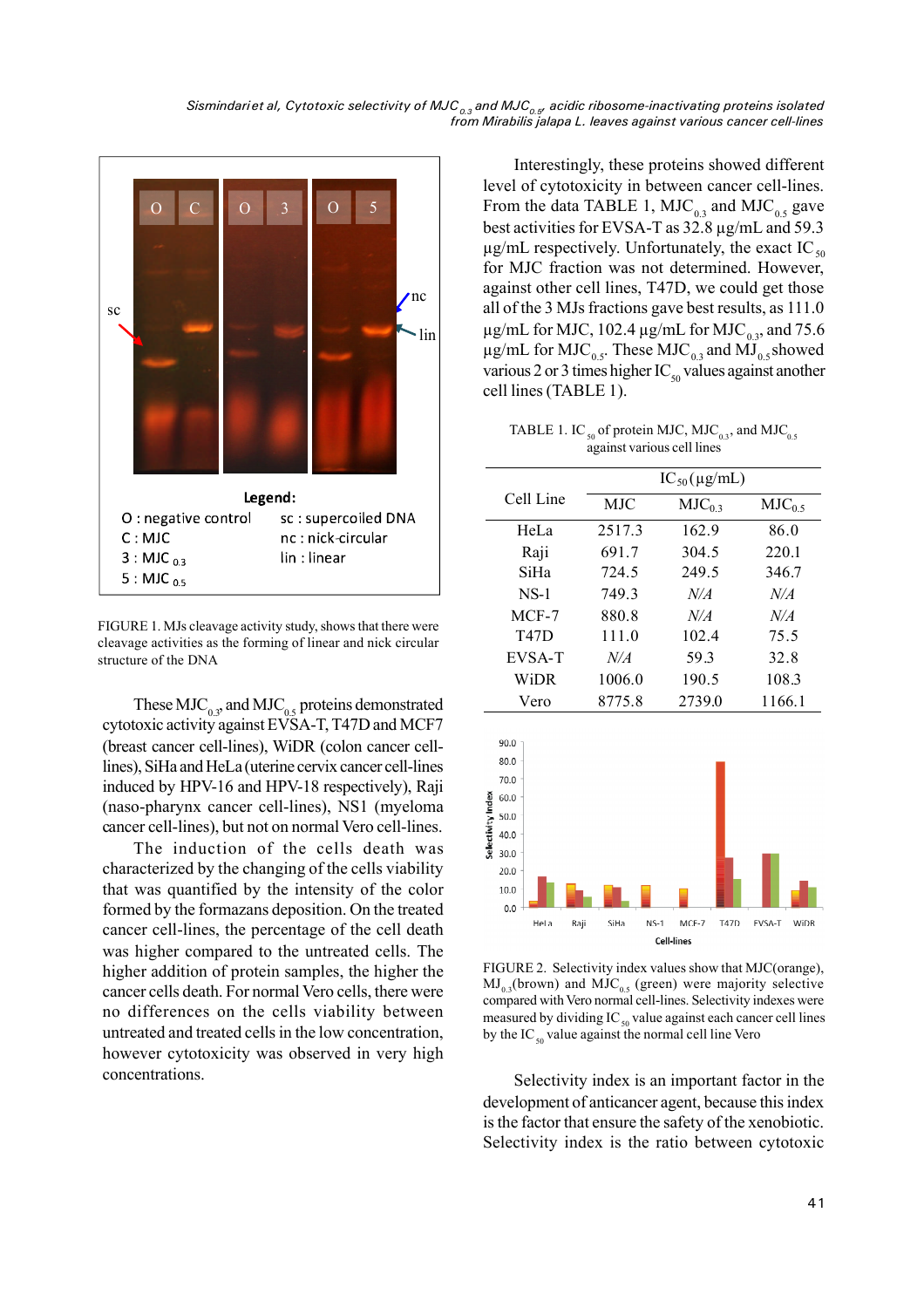activity of the xenobiotic against certain cancer cell line by the activity against normal cell line. In this study, Vero cell line was used as normal cell line comparator. After comparison of  $IC_{50}$  against cancer cell line with  $IC_{50}$  against normal cell line as a quantification for activity of protein MJC, MJC<sub>0.3</sub>, and MJC<sub>0.5</sub>, it was known that generally protein MJ was selective, except against some several cell lines (FIGURE 2). The value of a selectivity index can be accepted if it was higher than 10, which means that the xenobiotic is active to kill cancer cells 10 times stronger than to kill normal cells.

The selectivity index values of MJC were below the standard for HeLa and WiDR, but due to the activities of MJC against those two cell lines were very low, the  $IC_{50}$  values were very high. Same cases and discussion were applied for protein  $MIC_{0.3}$ , and  $MIC_{0.5}$  against Raji and SiHa. For unmeasured IC $_{50}$  values, selectivity index values also can not be measured.

Comparing this result with the result of the study performed by Ikawati *et al*. <sup>10</sup> in which the RIP total protein fraction which was isolated from the root of *M. jalapa* L. was cytotoxic against HeLa cell line but less cytotoxic against Raji cell line, it could be concluded that RIPs which were isolated from the leaves were more potent, because they were relatively more toxic against both HeLa and Raji cell-lines. This result can be explained by two probable reasons, the first is because the RIPs in the root and the leaves itself were different, and second because the concentration of RIPs in the root were smaller than the amount of RIPs in the leaves.

Furthermore, if we compare with the cytotoxicty of MJ-30,<sup>12</sup> against T47D, NS-1, and HeLa cell lines, with IC<sub>50</sub> as 0.36, 7.06 and 1.25 mg/mL respectively, the results of this study for MJC gave smaller IC<sub>50</sub> against T47D and NS-1. However, if this results are compared with the study by Sudjadi, *et al.*<sup>13</sup> where citotoxicity study of the fraction in the same level of MJC but purified by *ionenaustauscher type II*, gave IC<sub>50</sub> values as  $0.28$ mg/mL (T47D), 0.007 mg/mL (NS1), and 0.014 mg/mL (HeLa), so that this study only gave smaller IC<sub>50</sub> value for T47D as 111.0  $\mu$ g/mL, but for NS-1 and HeLa were higher, as 0.749 and 2.517 mg/mL respectively (TABLE 1).

Those differences can be caused by various conditions, such as the purification method, and also the method of the study itself. Sudjadi, *et al.*<sup>13</sup> performed cytotoxicity analysis using tryphan-blue direct counting method, whereas this study was using MTT method. These can cause some perspective differences. With the result that, we can get actual values compilation which can be compared well just in this study where the method of isolation, purification, and also cytotoxicity analysis itself are in the same way, so that the results can show a valid comparison of the selectivity and the specificities of MJ proteins against each cancer cell line.

The next interesting discussion is that MJ proteins from the entire studies both for MJ-30 and MJC itself, showed a consistency of  $IC_{50}$  values that always relatively small against T47D cell line. For HeLa cell line, good result was shown by Sudjadi, *et al.*<sup>13</sup> and this study for  $MIC_{0.3}$  and  $MIC_{0.5}$ fractions. Contradictive result was shown for MJC fraction (TABLE 1). This fact strengthen the indication that MJ proteins were cytotoxic-specific against breast cancer, besides selective as shown by selectivity-index values (FIGURE 2).

## **CONCLUSION**

From the study it can be concluded that MJC protein was relatively potent for T47D cells,  $MJC_{0.3}$ for T47D and EVSA-T cells, and MJC<sub>0.5</sub> was potent for T47D and EVSA-T cells. Since both of T47D and EVSA-T cells are breast cancer cell-lines, the study showed that these protein fractions were potential against the breast cancer. Further study for other types of cancer cell-lines is needed. For the follow up of this study, further development of these isolates to be formulated as a potential anticancer agent against breast cancer will actuate research on anticancer therapy.

#### **ACKNOWLEDGMENT**

This study was supported by grant from medicine and health cluster Universitas Gadjah Mada 2009. We would like to thank all technicians from the Integrated Research and Testing Laboratory Universitas Gadjah Mada Yogyakarta for all of the supports during implementation of this study until it has finished.